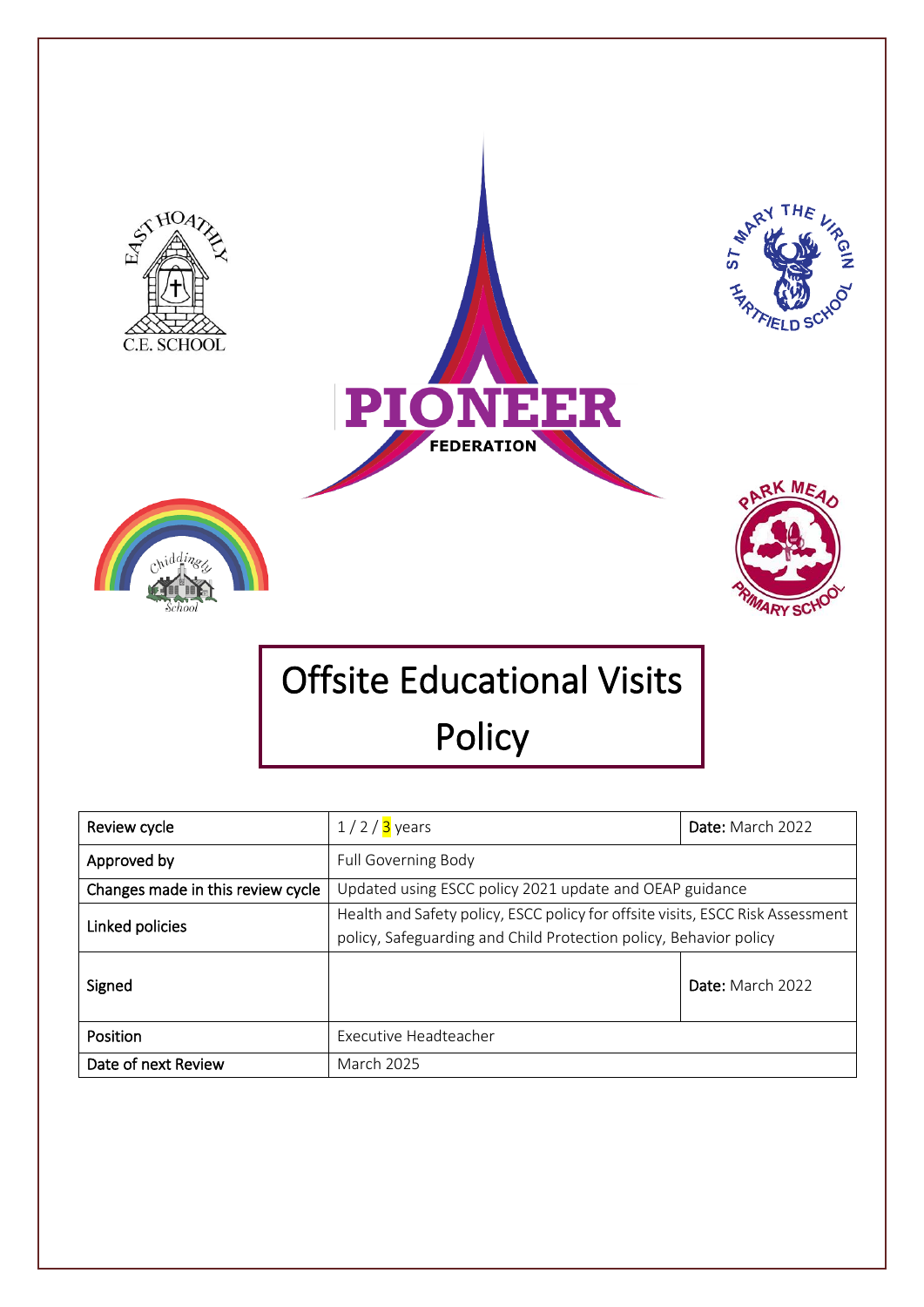# Offsite Activities and Educational Visits Policy

Please refer to East Sussex County Council (ESCC) [policy for Offsite Activities and Educational Visits](file:///C:/Users/jprocter/Templates/ESCC%20Policy/ESCC%20Offsite%20Visits%20Policy%202021.pdf) 2021, which can be located on Czone and the [National Guidance,](http://oeapng.info/) produced by the Offsite Education Advisors Panel (OEAP), which has been adopted by ESCC. These documents help employers carry out their duty under the Health and Safety at Work Act 1974. In the event of any apparent conflict between ESCC's policy, this policy or the National Guidance, then ESCC's policy must be followed and clarification sought from the Educational Visits Coordinator (EVC) or management.

#### Contents

- 1. Introduction
- 2. Roles and responsibilities
- 3. Named EVC and Governor with Responsibility
- 4. Risk assessment
- 5. Induction and training
- 6. Ratios
- 7. Assessing venues and providers
- 8. Using volunteer helpers
- 9. Inclusion
- 10. Behaviour
- 11. Insurance
- 12. Finance
- 13. Emergency procedures and incident reporting
- 14. Communication with parents
- 15. GDPR

## Appendix A Risk assessment proforma

#### Appendix B Consent form examples

#### Appendix C Offsite volunteer agreement

#### 1 Introduction

Educational visits are activities arranged by or on behalf of the school, and which take place outside the school grounds. The governors and teaching staff believe that off-site activities can supplement and enrich the curriculum of the school by providing experiences which would otherwise be impossible. All off-site activities must serve an educational purpose, enhancing and enriching our children's learning experiences.

In this policy we seek to establish a clear and coherent structure for the planning and evaluation of our off-site visits, and to ensure that any risks are managed and kept to a minimum, for the safety and health of all pupils at all times. We seek to make our visits available and accessible to all pupils. The visits usually take place within the school day, but on occasions, take place after school.

This policy applies to most situations where adults acting in the course of their employment take responsibility for children and young people taking part in offsite activities and visits, as well as when taking part in on-site outdoor activities.

1. Pioneer Federation provides a number of offsite activities and educational visit opportunities for all young people within the establishment.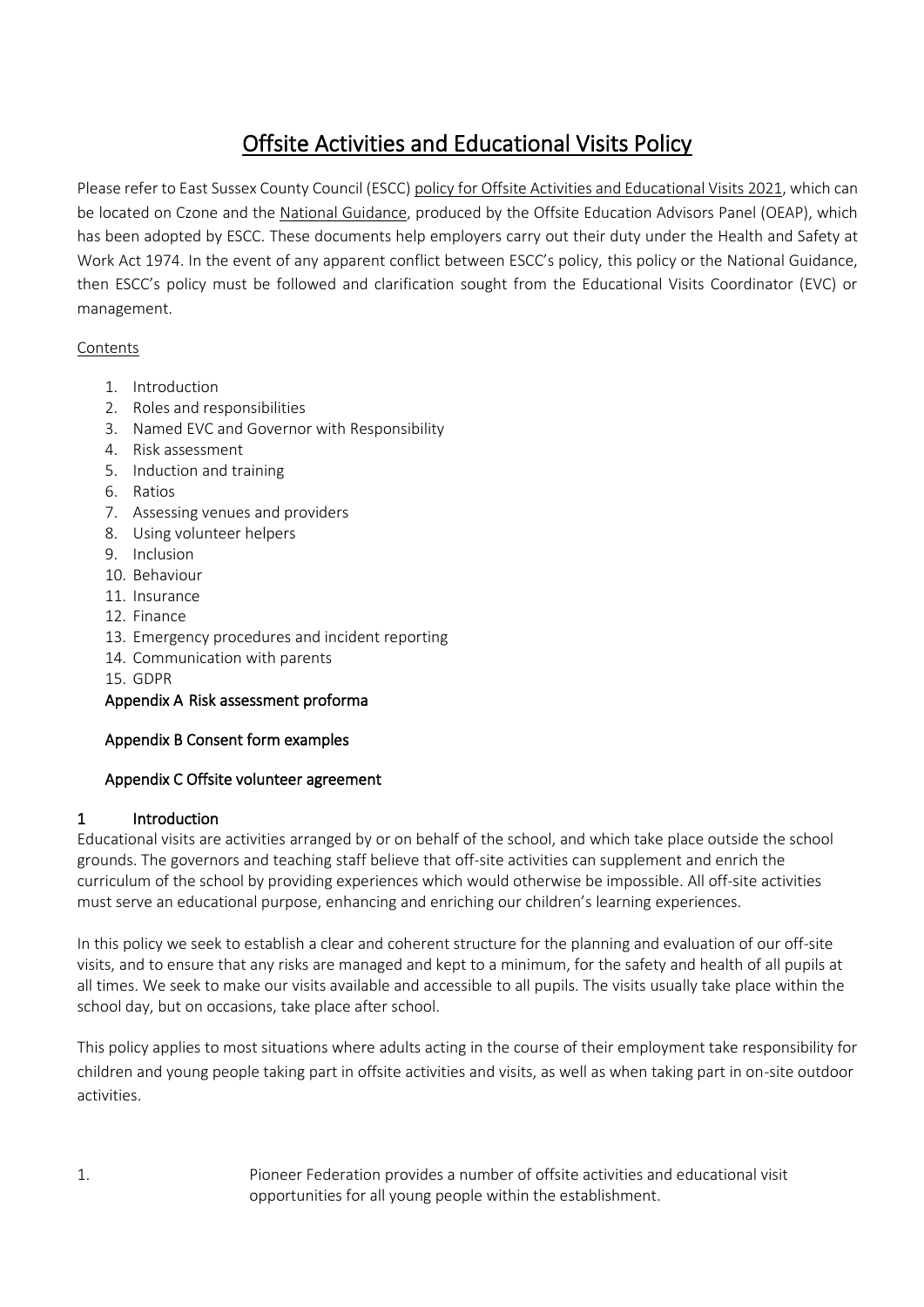- 2. The benefits of Learning outside the classroom are fully understood by the Pioneer Federation and each visit will set out a clear purpose and learning objectives, which will be reviewed at the end of each visit to see if they have been achieved.
- 3. The safety of pupils and staff on offsite visits is paramount. Pioneer Federation will follow the requirements and guidance from ESCC offsite activities and educational visits policy 2021 and also refer to National Guidance produced by the Offsite Education Advisors Panel.

#### 2 Roles and Responsibilities

The Health and Safety at Work Act 1974 places overall responsibility for health and safety with the employer.

Employers, have duties to ensure, so far as is reasonably practicable:

• the health, safety and welfare of all employees and volunteers

• the health and safety for all young people for whom the Director of Children's Services is responsible under the Children Act 2004.

There is a named Governor to take responsibility for Offsite Activities and Educational Visits. In addition, the Educational Visits Coordinator (EVC) has received training to ensure they can fulfil their role. Below is a set of roles and responsibilities. Refer to National Guidance for additional responsibilities referenced in brackets.

| Role                                               | Responsibilities                                                                                                                                                                                                                                                                                                                                                                                                                                                                                                                                                                                                                                                                                                                                                                                                                                                                                                                                                |  |  |
|----------------------------------------------------|-----------------------------------------------------------------------------------------------------------------------------------------------------------------------------------------------------------------------------------------------------------------------------------------------------------------------------------------------------------------------------------------------------------------------------------------------------------------------------------------------------------------------------------------------------------------------------------------------------------------------------------------------------------------------------------------------------------------------------------------------------------------------------------------------------------------------------------------------------------------------------------------------------------------------------------------------------------------|--|--|
| Governor (3.4f)                                    | Ensure there is a policy in place for offsite activities and educational<br>$\bullet$<br>visits.<br>Ensure there is a trained EVC in place for the establishment.<br>$\bullet$<br>Ensure there are training opportunities provided.<br>$\bullet$<br>Ensure the establishment has a visit approval procedure in place and<br>follows ESCC policy for approving visits.<br>Ensure there is a monitoring system in place.<br>$\bullet$<br>Ensure visits support the principles of inclusion.<br>$\bullet$<br>Can have a read only access on exeant to have an overview of all the<br>$\bullet$<br>offsite visits taking place.                                                                                                                                                                                                                                                                                                                                     |  |  |
| Executive Headteacher and Head of<br>School (3.4g) | Ensure offsite activities comply with ESCC policy and National<br>$\bullet$<br>Guidance produced by the OEAP.<br>Ensure visits receive appropriate approval before they take place.<br>$\bullet$<br>Ascertain that all staff involved in offsite visits are competent to carry<br>out their role. ESCC has an expectation that Visit Leaders are<br>experienced and are deemed competent to undertake the<br>responsibilities of the role and that there is an Assistant Leader who<br>is deemed competent to take responsibility if the Visit Leader is<br>unable to do so. They should be able to demonstrate the ability to<br>operate to the current standards and recognised good practice for<br>that role.<br>Ensure that there is a designated EVC that meets employer<br>requirements and has undertaken training.<br>Ensure suitable child protection procedures are in place, including<br>vetting at an appropriate level of all voluntary helpers. |  |  |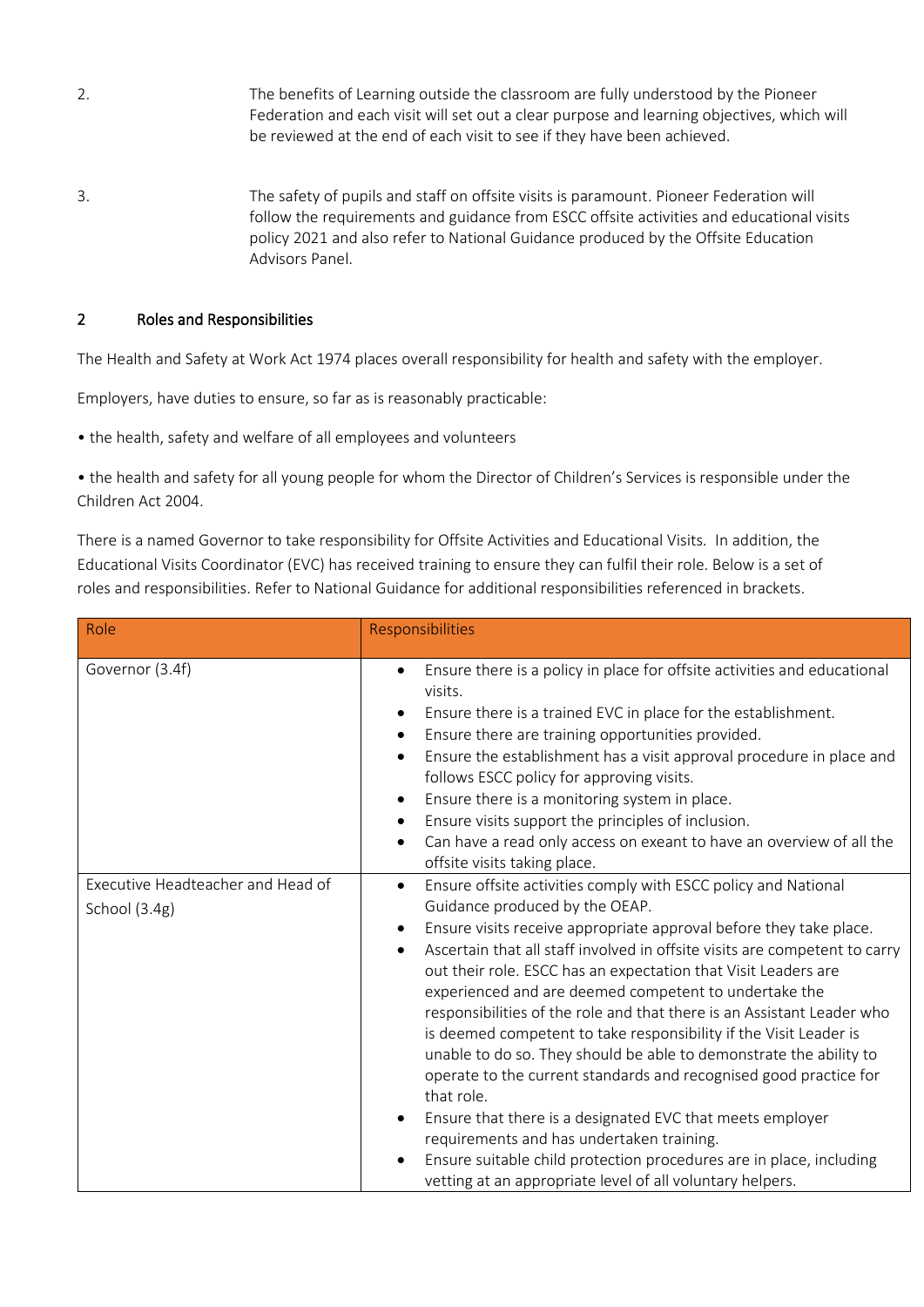|                                        | Ensure the EVC, Visit Leaders, assisting staff and voluntary helpers<br>are appropriately trained and competent to carry out such tasks as<br>they are allocated.<br>Make judgement about the leaders competency through:<br>• Observations                                                                                                                                                                                                                                                                                                                                                                                                                                                                                                                                                                                                                                                                                                                                                                                                                                                          |
|----------------------------------------|------------------------------------------------------------------------------------------------------------------------------------------------------------------------------------------------------------------------------------------------------------------------------------------------------------------------------------------------------------------------------------------------------------------------------------------------------------------------------------------------------------------------------------------------------------------------------------------------------------------------------------------------------------------------------------------------------------------------------------------------------------------------------------------------------------------------------------------------------------------------------------------------------------------------------------------------------------------------------------------------------------------------------------------------------------------------------------------------------|
|                                        | • Evidence of relevant experience                                                                                                                                                                                                                                                                                                                                                                                                                                                                                                                                                                                                                                                                                                                                                                                                                                                                                                                                                                                                                                                                    |
|                                        | • Personal interests and experience relevant to the proposed<br>activities and environment                                                                                                                                                                                                                                                                                                                                                                                                                                                                                                                                                                                                                                                                                                                                                                                                                                                                                                                                                                                                           |
|                                        | • Evidence of undertaking appropriate training e.g. visit leader<br>training                                                                                                                                                                                                                                                                                                                                                                                                                                                                                                                                                                                                                                                                                                                                                                                                                                                                                                                                                                                                                         |
|                                        | • Evidence of relevant qualifications.<br>Ensure visits support the principles of inclusion.<br>Should have experience of leading visits and should be an<br>experienced visits leader themselves.                                                                                                                                                                                                                                                                                                                                                                                                                                                                                                                                                                                                                                                                                                                                                                                                                                                                                                   |
| Educational Visits Co-ordinator (3.4j) | Has received EVC training.<br>$\bullet$<br>Supports staff to ensure visits are planned and prepared<br>appropriately following ESCC Offsite Activities and Educational Visits<br>Policy 2021.<br>Ensures staff have access to training to support their role in Offsite<br>$\bullet$<br>Activities and Educational Visits.<br>Approve visits that comply with this policy and the ESCC policy.<br>Check that all visits have an emergency contact and the emergency<br>$\bullet$<br>contact is an appropriate person.<br>Ensure staff evaluate visits that have taken place on exeant and<br>report accidents and near misses appropriately.                                                                                                                                                                                                                                                                                                                                                                                                                                                         |
| Visit Leader (3.4k)                    | Must have experience of leading offsite visits.<br>$\bullet$<br>Must be inducted by the establishment and have knowledge of the<br>$\bullet$<br>establishment's and ESCC policy and procedures for offsite visits and<br>crisis management.<br>Be approved as competent by the establishment.<br>Liaise with the EVC.<br>Plan and prepare for the visit, including the risk assessment, ensure it<br>is in line with ESCC policy and the establishment policy.<br>Define the roles and responsibilities for other staff on the visit.<br>Evaluate the visit on exeant and report and record any accidents and<br>near misses.<br>Understand the chain of accountability, what is expected of them,<br>and the policies and procedures.<br>Have the ability to take charge of a situation while being aware of,<br>$\bullet$<br>and understanding, their abilities, as well as their limitations.<br>Demonstrate the ability to operate effectively and has sufficient<br>relevant experience and knowledge of the activities, the group, and<br>the environments in which the visit will take place. |
|                                        | Take control and remain calm in a crisis.                                                                                                                                                                                                                                                                                                                                                                                                                                                                                                                                                                                                                                                                                                                                                                                                                                                                                                                                                                                                                                                            |
| Assistant Visit Leader (3.4l)          | Be specifically competent and knowledgeable about establishment<br>٠<br>and employer policies/procedures, in so far as they affect the<br>responsibilities that have been assigned.<br>Ensure that you have been sufficiently involved in the planning and<br>preparation for the activity/visit, including contributing to the<br>organisation of risk management.                                                                                                                                                                                                                                                                                                                                                                                                                                                                                                                                                                                                                                                                                                                                  |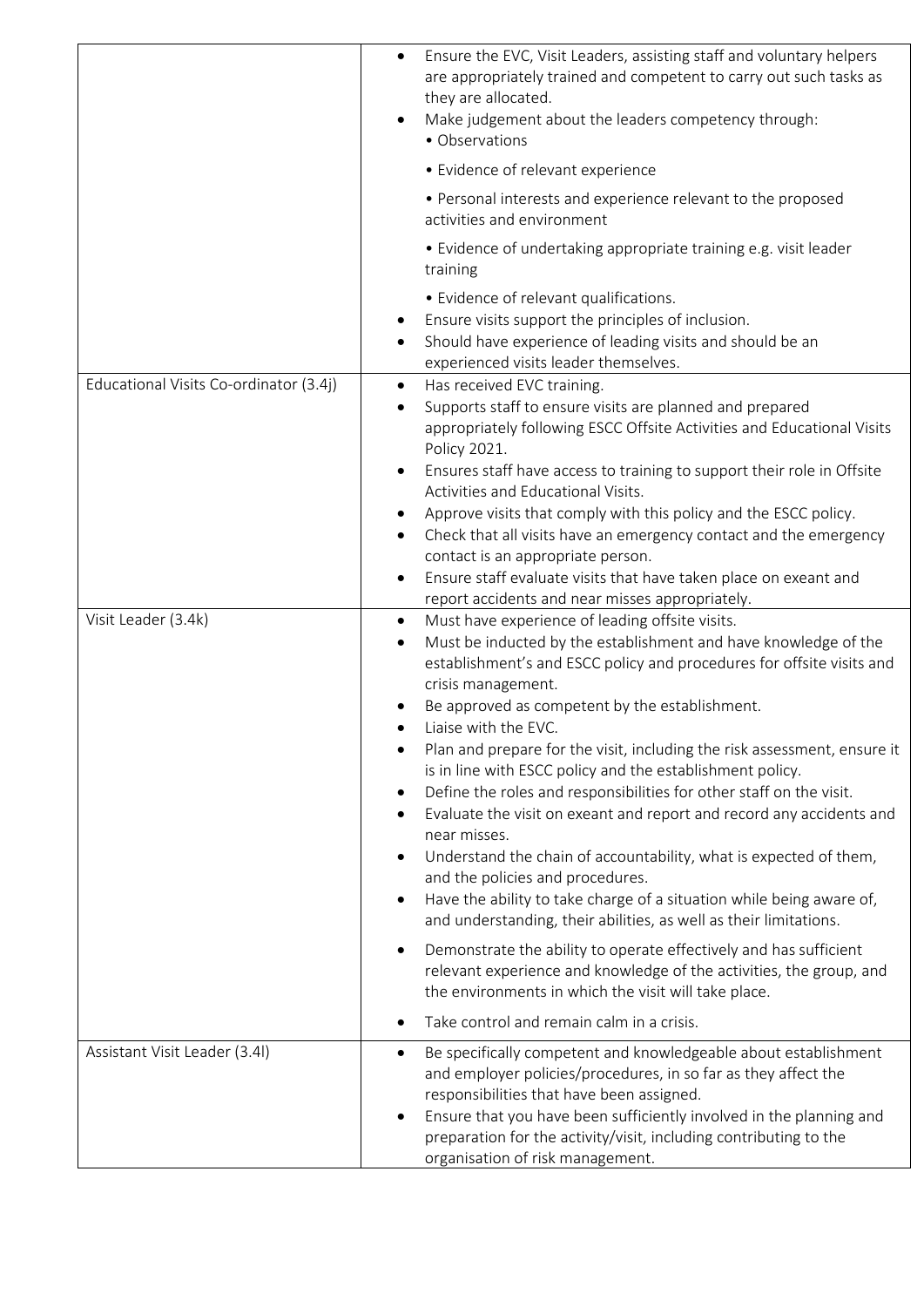| Ensure that you understand the role and responsibilities that you<br>have been assigned and how these integrate with other staff and<br>especially that of the activity/visit leader. |
|---------------------------------------------------------------------------------------------------------------------------------------------------------------------------------------|
| Contribute to the visit evaluation, and reporting and recording of<br>accidents and near misses.                                                                                      |

## 3 Named EVC and Governor with Responsibility

Our EVCs are selected because of their Health and Safety roles within the Federation. All trips will need approval by the Head of School before being added to exeant for EVC approval. All residential trips, out of county/country or adventurous activity trips will need approval of the Head, EVC and ESCC Offsite Co-ordinator (via exeant).

EVC: - Francine Wyllie at Park Mead

- Carly Dann at Chiddingly, East Hoathly and St Mary's.

Governor with responsibility: Alan Brundle (Chair of Governors)

#### 4 Risk Assessment

Risk assessments must be submitted to the Head of School and EVC, as part of the approval process. Wherever possible, risk assessments must be completed and submitted at least two weeks prior to a trip on exeant. They must be specific and relevant to the young people, staff, environment and activity. The risk assessment should be completed by the visit leader with support from other staff attending the visit. Foreseeable hazards should be listed with reasonable control measures put in place and a risk rating generated. A copy should be taken on the trip, and another copy left with the School Secretary.

After a visit, the risk assessment should be reviewed if there were any issues, incidents or near misses. If a risk assessment is covering the same group, with the same staff carrying out the same activity it can remain in place for 3 months and then reviewed. For example: if every Thursday Year 5 will attend a swimming lesson. Or annually if this risk assessment covers Forest School programmes.

Staff planning an off-site activity should make a preliminary visit to the venue, in order to carry out an on-site risk assessment. It is important to take into account the probable weather conditions at the time of year proposed for the trip, and the party leader should take careful account of the facilities available, with due regard to the proposed size of the group. They should also assess the site's suitability with regard to the age and any particular needs of the children. They will also consider the venue's own approach to security and to health and safety. Venues providing instructor-led activities will have their own risk assessments for particular sessions, and these assessments may be adopted if it is impractical for the group Leader to experience the activity beforehand, or if s/he lacks the skills required to make informed judgements about the risks it may involve. The LA will not have given its approval for the visit unless it is satisfied with the venue, its instructors and their risk assessment procedures.

The risk assessment must also cover transport to and from the venue and Covid-19.

#### 5. Induction and Training

All EVCs will have up-to-date EVC training with ESCC. Head of Schools will support ECTs (Early Career Teachers) with trips and EVCs will arrange Visit Leader training, where appropriate.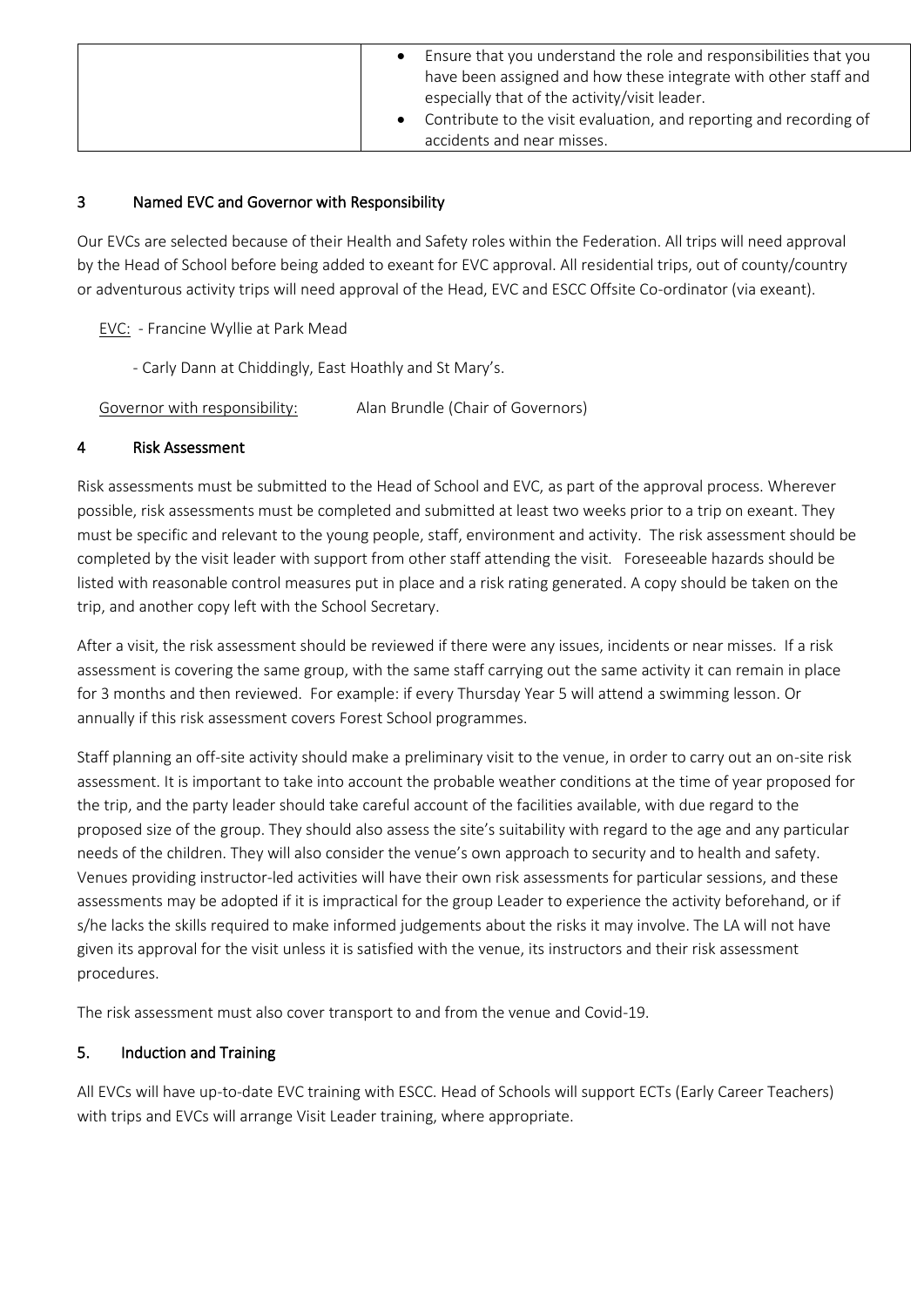All staff and volunteers are inducted with members of SLT, which includes relevant policies for educational visits, such as safeguarding, behaviour, etc. ECTs will always be accompanied on visits by a TA3 with experience of visits or another qualified teacher.

EVCs will support with the development of risk assessments and with applications to the Local Authority for residential, out of county or adventurous visits.

## 6. Ratios

There are no legally set ratios to abide by in respect of staff to pupil ratios for offsite visits. It is important to consider:

- Staff experience, competencies, rapport with children, skills, qualification
- Activity skill level, duration, equipment, prior experience
- Group Age, gender, ability, behaviour, SEND, maturity, medical needs
- Environment remote setting, easily accessible, crowds, time of year
- Distance from base transport arrangements, driver hours, time for support to arrive

The following are suggested starting points from the ESCC policy.

- Early Years 1:4
- Years 1-3 1:6
- Years 4-6 1:10/15

The Pioneer Federation will use the below table as guidance when planning visits and ensuring there is adequate supervision. As it is important to remember that an effective ratio for one group may not be effective for another group completing the same visit, the below is guidance only.

| Activity                                                        | Age of young people             | Staff: young person ratios $-$ typical range NB<br>actual ratios must be determined by a process of<br>lrisk assessment |
|-----------------------------------------------------------------|---------------------------------|-------------------------------------------------------------------------------------------------------------------------|
| <b>Nisits in the UK but not:-</b><br>residential<br>adventurous | Nursery                         | $ 1:2-3$ (minimum 2 staff)                                                                                              |
|                                                                 | Reception                       | (minimum 2 staff)<br>1:5                                                                                                |
|                                                                 | Years 1-2 (KS1)<br>Year 3 (KS2) | $ 1:6$ (minimum 2 staff)                                                                                                |
|                                                                 | Years 4-6 (KS2)                 | $ 1:10-15$ (minimum 2 staff)                                                                                            |
| Visits abroad or adventurous<br>including residential visits    | Years 4-6 (KS2)                 | $ 1:10-15$ (minimum 2 staff)                                                                                            |

Ratios will not include adults acting as 1:1 support. Ratios will be revised considering the needs of the group.

## 7. Assessing venues and Providers

The visit organiser will consider the LOTC quality badge, use of the provider statement, use of pre visits, insurance requirement and waivers. The visit leader will seek information in relation to the venue and facilities and carry out a preliminary visit to inform their own risk assessment.

## 8. Using Volunteer helpers

Any adult who has not been DBS checked should not be left alone with children during any activity. It may not be necessary for a parent helper to have a DBS check for a day trip unless they meet the criteria for frequency or intensively as stated in the Keeping Children Safe in Education document. Where the visit involves a residential, an enhanced DBS and barred list check is required as it is considered regulated activity (overnight).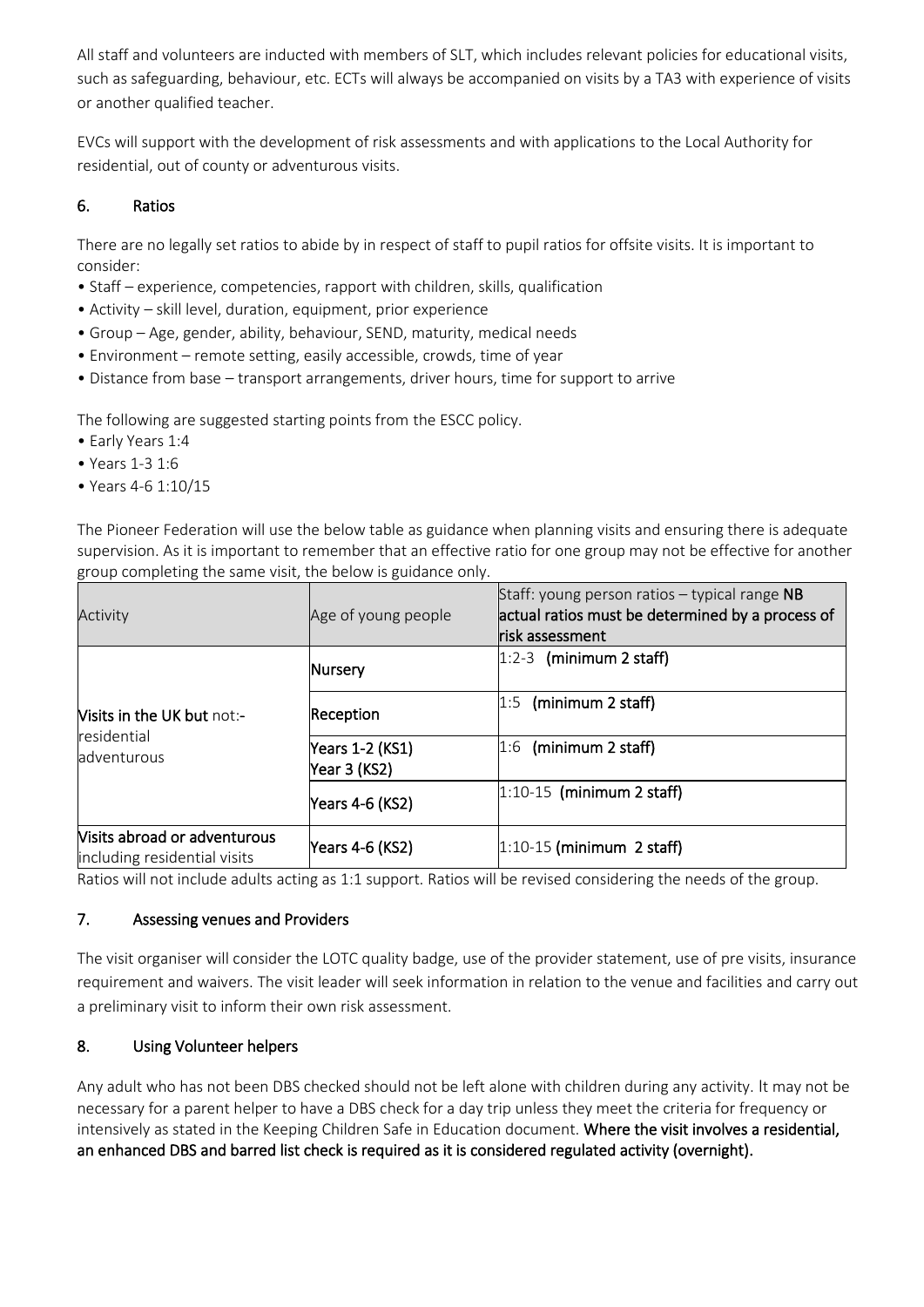It must be understood clearly that a DBS check (or other vetting and barring procedure) on its own is not a guarantee of the suitability of an adult to work with any given group of young or vulnerable people. (Refer to OEAP National Guidance '3.2g Vetting and DBS Checks' for further information and examples of when an adult may require a DBS check.) Therefore, all volunteer helpers (irrespective if they have a current DBS check) will have signed the helper agreement to confirm they have read and understood their responsibilities on the trip. All regulated activity volunteers will have DBS checks and met with SLT, signed the volunteer policy and read all relevant documents as set out in the induction pack.

## 9. Inclusion

Staff will make reasonable adjustments to school visits in liaison with parents, SENCO, CLASS and ESBAS where appropriate. No child will be excluded from an activity because of the unwillingness or inability of the parent to make a contribution (see more in 'Finance' section of this policy)

## 10. Behaviour

The Federation Behaviour policy remains in place during educational visits. Consequences for poor behaviour remain as they would be in school, to be 'paid' on the child's first day back to school. If poor behaviour persists on residential trips, parents will be called to collect their child. Mobiles and electronic devices are never permitted for children to take on trips.

## 11. Insurance

Insurance is organised by ESCC. When a service provider is coming into school, the provider must have £10m liability cover. The requirement for £10 million public liability exists for offsite visits and suppliers providing specialist services. See the ESCC Offsite Activities & Educational Visits Policy 2021 for more information on insurance. If adventurous activities are taking place then the EVC will be in consultation with the ESCC Offsite Coordinator to ensure insurance cover is appropriate.

# 12. Finance

Parents are asked to make a voluntary contribution to trips where a cost is incurred. This must be made clear to parents in all correspondence about an educational visit at the planning stage. If parents are unable to pay, parents meet with the SLT to discuss options (including staggering payments and possible school contributions). The timetable for the payment of contributions should allow for the Headteacher to make a decision about the financial viability of the activity in reasonable time.

No child will be excluded from an activity because of the unwillingness or inability of the parent to make a contribution. Parents will be informed of this principle through the school letters sent home about intended visits (see Appendix B for an example).

## 13. Emergency procedures and incident reporting

SLT are available for the entirety of a visit, including overnight during residential visits, by mobile phone or school telephone. Visit leaders take copies of children's permission forms to the visit, which include information regarding medical needs, emergency contact details and any other relevant information (see Appendix B for an example). Accidents and incidences are reported in the usual way once back on school premises.

In cases where a child or children need urgent medical attention, one staff member will accompany that child (or children) for treatment, while other staff members and adults remain with the rest of the group. The school will be notified at all times, and they in turn will notify parents. All incidents will be reported in the usual way once back at school (see Health and Safety policy).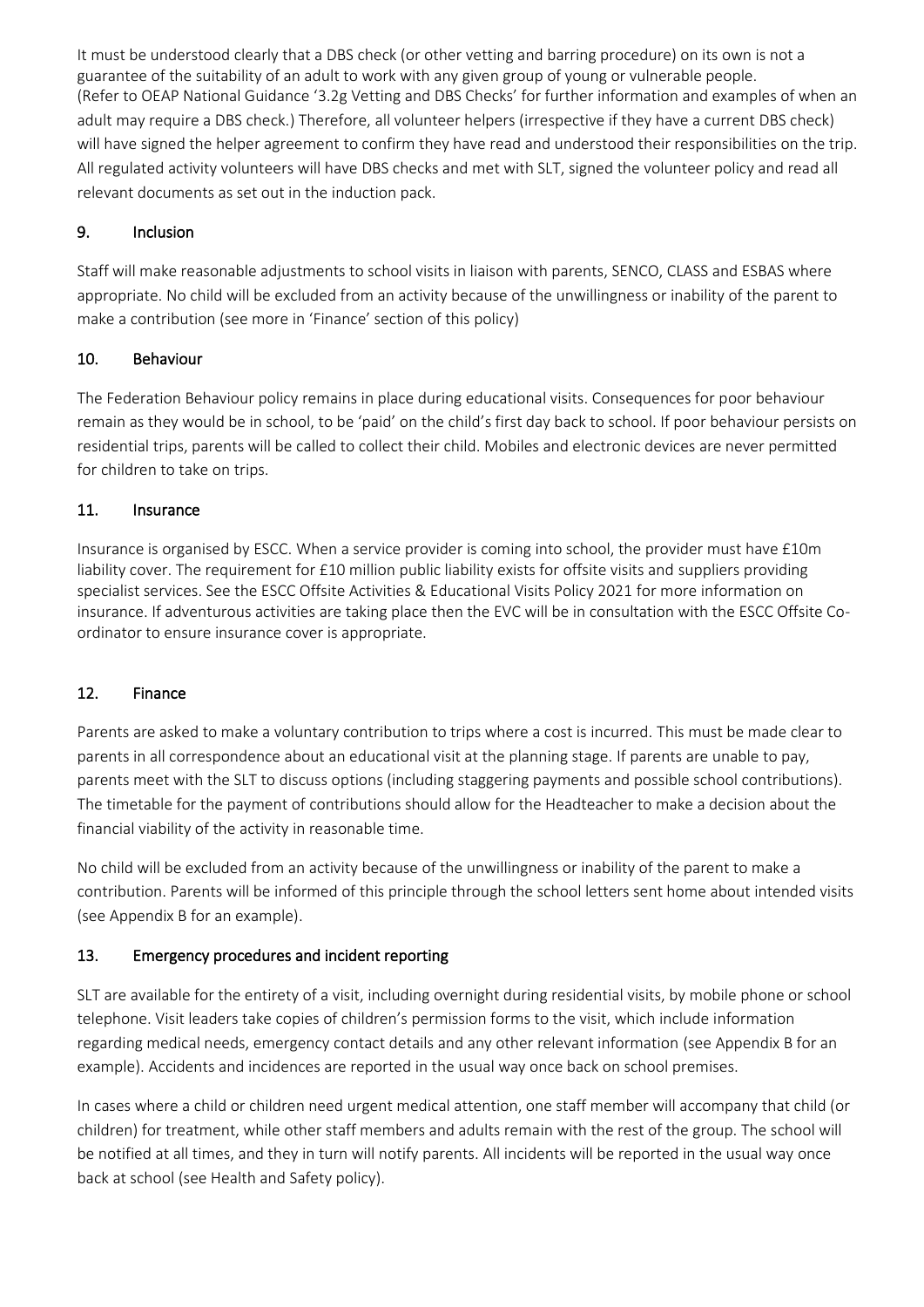The school takes the safety of its pupils on off-site visits extremely seriously. All supervising adults must be made aware of the duty of care which is placed upon them. The school's Safeguarding Policy will be implemented during all off site activities. The school will adhere to the following to ensure the safety of children on educational visits:

• Early Career Teachers to be accompanied by an experienced member of the teaching staff on their first visit.

• Supervising adults to include at least two members of staff (all staff are at least emergency first aiders in the workplace).

• For EYFS trips, at least one first aider must have paediatric first aid training.

• Supervising adults must know of any special medical details relevant to any pupil (medical information and consent forms to be taken with on the trip).

• First aid kits and any individual medicines, e.g., asthma pumps, must be taken on the trip. If individual medicine needs to be taken a named person will be in control of storing the medicine and administrating it (under the guidance of an Admin of Medicine trained person). This will also be included on the risk assessment.

• Children to be briefed about the importance of staying with their partner/group/adult helper.

• Any adult helpers must be fully briefed prior to leaving with names of children in their group, expectations and responsibilities, and the school office telephone number to be readily available to them.

• When walking along a pavement, children must be in a line in pairs (or single file if necessary) with teaching staff at the front and rear, and other adults alongside.

• Regular headcounts to be taken.

#### 14. Communication with parents

The parents of children taking part in an off-site activity should be provided with all appropriate information about the intended visit. Parents must give their permission in writing before a child can be involved in any offsite activities (see appendix B for an example for residential trips).

#### 15. GDPR

All photos or videos are to be taken on school equipment only (visit leader to take class tablet with them). All volunteers will have read and signed the volunteer agreement which clearly states no use of personal devices to take photos/videos. All visit leaders to have a list of which children have consent from a parent/guardian for photos/videos to be taken using school equipment. For more information see the GDPR policy.

## Appendix A Risk assessment proforma

[..\Templates\Risk Assessments\Visit Risk assessment template 2019 \(2\).docx](file:///C:/Users/jprocter/Templates/Risk%20Assessments/Visit%20Risk%20assessment%20template%202019%20(2).docx)

## Appendix B Consent form examples

Residential trips in UK or adventurous activity -

[..\Templates\Trips\Parental Consent Form for Uk visits updated 2019.doc](file:///C:/Users/jprocter/Templates/Trips/Parental%20Consent%20Form%20for%20Uk%20visits%20updated%202019.doc)

Yearly consent form -

[..\Templates\Trips\Annual Consent Form Updated 2019.doc](file:///C:/Users/jprocter/Templates/Trips/Annual%20Consent%20Form%20Updated%202019.doc)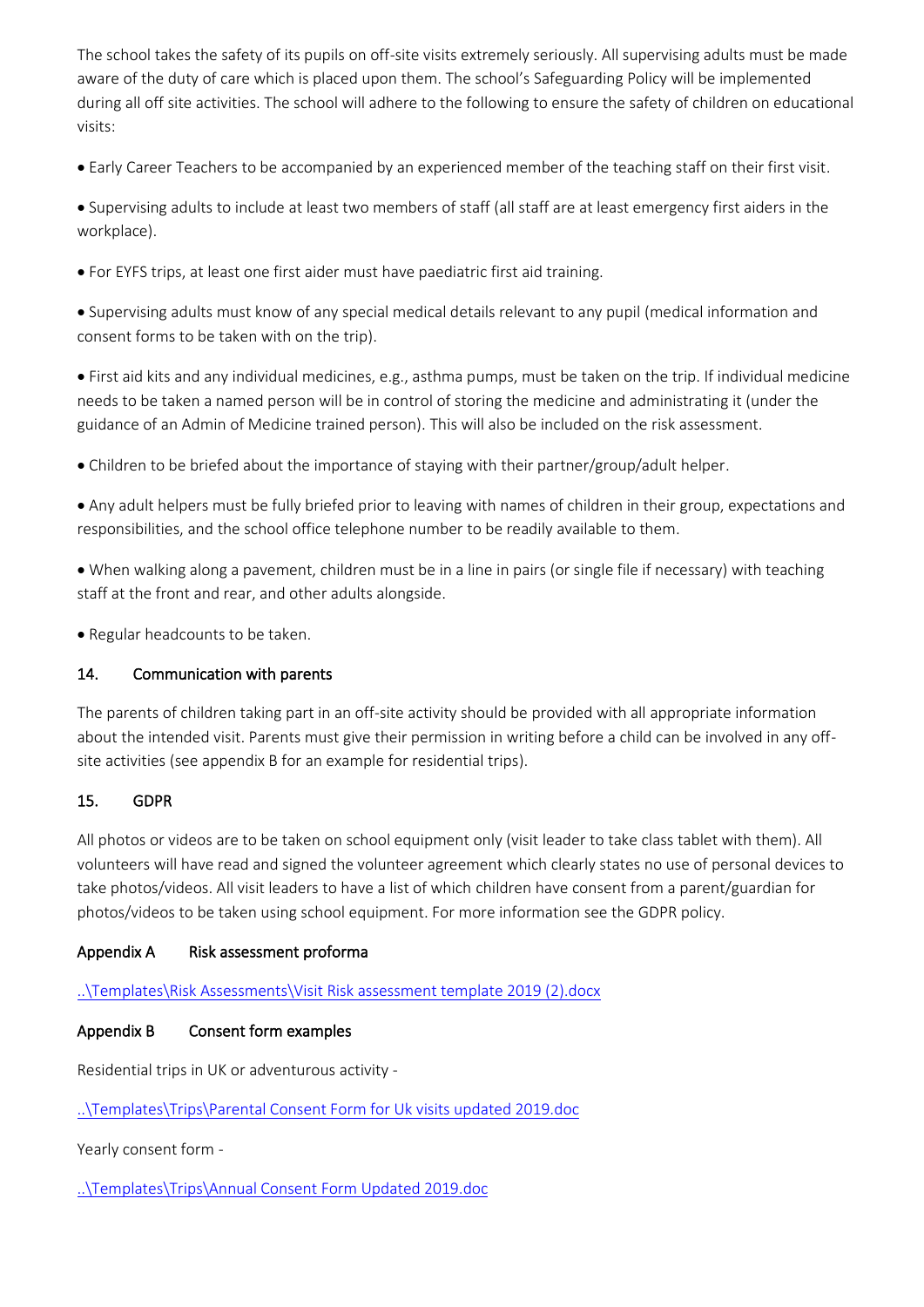#### Appendix C Offsite volunteer agreement

School visits are an integral part of learning at our school and afford many pupil opportunities which are outside their usual experiences. We are pleased that you have come forward as a volunteer helper; you will have an important role to play in the success and safety of this school visit. Please read, sign and return this appendix to the visit leader before the trip takes place. This is part of our school's risk assessment planning and safeguarding.

#### Role of the volunteer helper:

- To be responsible and look after, in equal measure, all of the pupils in your group under the instruction of the leader of the school trip.
- To stay with your allocated group of pupils, ensuring that their wellbeing and safety is maintained for the total duration of the school trip.
- To promote polite, respectful and courteous behaviour towards each other and members of the general public. We all go as ambassadors of our school!
- To ensure that your group keep up with the body of the school visit party, be it walking, entering or exiting from transportation or following speakers for the trip.
- To contact the class teacher/member of staff if there are issues with first aid, safety and/or behaviour.
- To follow the school's online safety policy on the use of mobile phone procedures (please ask in the school office if you would like a copy).

## Working alongside school staff, school staff expect volunteer helpers to:

- Comply with all of the above whilst being under the direct supervision of school staff.
- Show a commitment to their group, an interest in the focus of the visit and assist pupils in their learning by helping them to read signs/labels/information, asking questions that encourage pupils to think about the task and help to explain the areas of interest.
- Follow guidance from the school staff.

## What is not permitted?

- Volunteer helpers are not allowed to bring additional children e.g. siblings or children in the care of the volunteer on the school trip.
- Volunteer helpers are not allowed to smoke, drink alcohol or engage in any illegal practices whilst undertaking volunteer duties.
- Volunteer helpers are not permitted to take photographs or videos of pupils.
- Volunteer helpers are not allowed to upload any information to social media, including the whereabouts of the trip.
- Volunteer helpers are not allowed to give/buy their group treats e.g. ice creams, biscuits, sweets, etc. before, during or after the school trip.

## First Aid

You will be informed if any child in your group has medication/needs. If medicine needs to be administered, this will be done by a member of staff unless you are the parent/carer of the child who requires medicine, in which case you will be asked to administer this and be responsible for carrying the medicine. All other medicines and first aid boxes will be carried by staff.